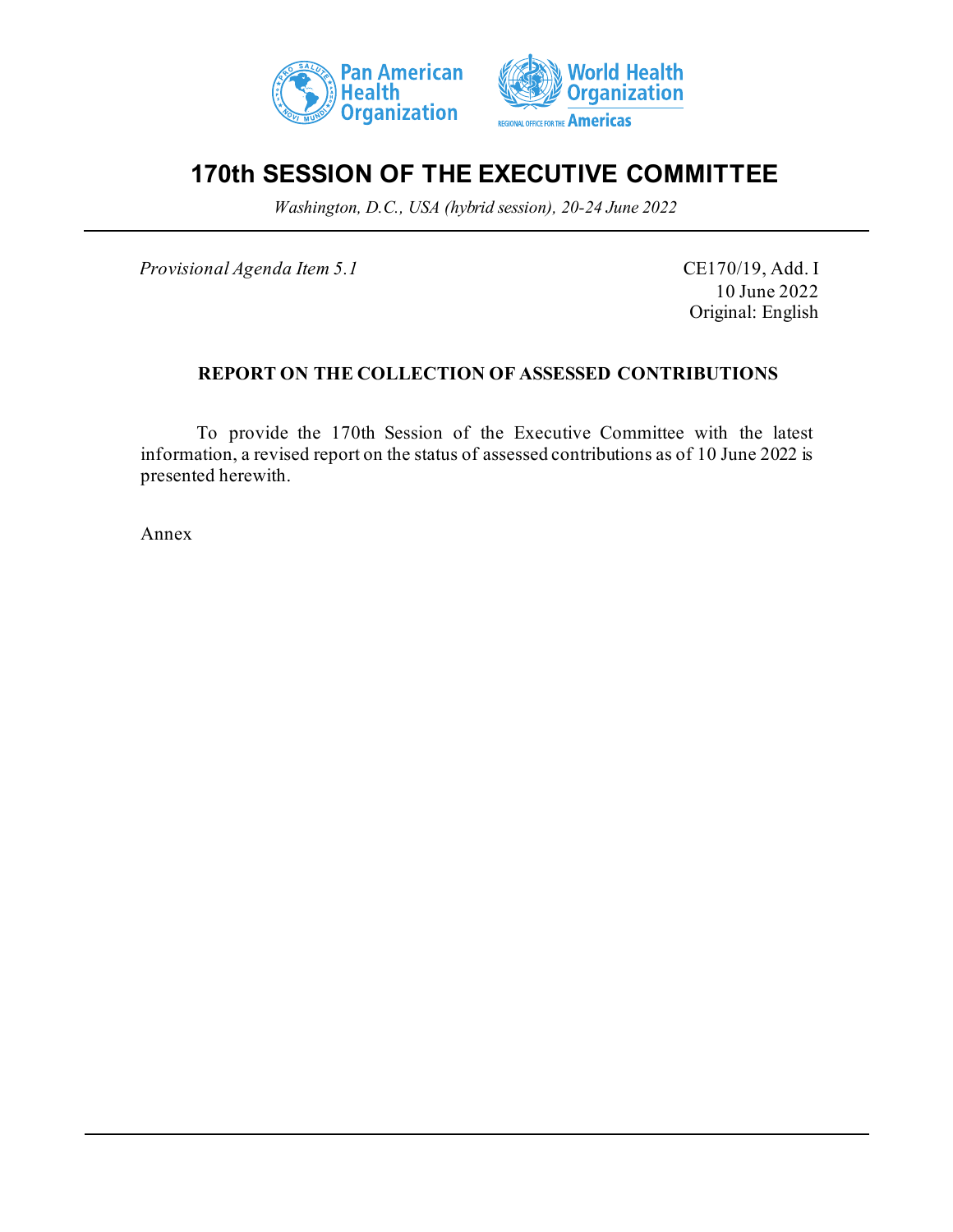|                                                                                                                                                                              |                                                                                                                               |                                         |                | ANNEX                                   |                         |                         |                                                                                                        |                             |                       |
|------------------------------------------------------------------------------------------------------------------------------------------------------------------------------|-------------------------------------------------------------------------------------------------------------------------------|-----------------------------------------|----------------|-----------------------------------------|-------------------------|-------------------------|--------------------------------------------------------------------------------------------------------|-----------------------------|-----------------------|
|                                                                                                                                                                              |                                                                                                                               |                                         |                | PAN AMERICAN HEALTH ORGANIZATION        |                         |                         | STATEMENT OF ASSESSED CONTRIBUTIONS DUE FROM MEMBER STATES, PARTICIPATING STATES AND ASSOCIATE MEMBERS |                             |                       |
|                                                                                                                                                                              |                                                                                                                               |                                         |                | AS OF 10 JUNE 2022<br>(in U.S. Dollars) |                         |                         |                                                                                                        |                             |                       |
| <b>MEMBER STATES</b>                                                                                                                                                         |                                                                                                                               | <b>2018 AND</b><br><b>PRIOR</b>         | 2019           | 2020                                    | 2021                    | 2022                    | <b>BALANCE DUE</b><br>1/1/2022                                                                         | <b>COLLECTED</b><br>in 2022 | <b>BALANCE</b><br>DUE |
| ANTIGUA AND BARBUDA                                                                                                                                                          |                                                                                                                               |                                         |                |                                         |                         | 35,964                  | 35,964                                                                                                 | 0                           | 35,964                |
| <b>ARGENTINA</b>                                                                                                                                                             |                                                                                                                               |                                         |                | 2,915,800                               | 3,138,588               | 3,361,176               | 9,415,564                                                                                              | 2,916,000                   | 6,499,564             |
| <b>BAHAMAS</b><br><b>BARBADOS</b>                                                                                                                                            |                                                                                                                               |                                         |                |                                         |                         | 52,488<br>36,936        | 52,488<br>36,936                                                                                       | 45,684<br>36,936            | 6,804<br>n            |
| <b>BELIZE</b>                                                                                                                                                                |                                                                                                                               |                                         |                |                                         |                         | 35,964                  | 35,964                                                                                                 |                             | 35,964                |
| <b>BOLIVIA</b>                                                                                                                                                               |                                                                                                                               |                                         |                |                                         |                         | 78,732                  | 78,732                                                                                                 |                             | 78,732                |
| <b>BRAZIL</b>                                                                                                                                                                |                                                                                                                               |                                         |                |                                         | 11,171,688              | 13,956,948              | 25,128,636                                                                                             |                             | 25,128,636            |
| CANADA (3)                                                                                                                                                                   |                                                                                                                               |                                         |                |                                         |                         | 11,020,684              | 11,020,684                                                                                             | 11,020,684                  | 0                     |
| CHILE                                                                                                                                                                        |                                                                                                                               |                                         |                | 687,337                                 | 1,480,356               | 1,585,332               | 3,753,025                                                                                              |                             | 3,753,025             |
| COLOMBIA (3)                                                                                                                                                                 |                                                                                                                               |                                         |                |                                         | 1,713,636               | 1,835,136               | 3,548,772                                                                                              | 3,548,772                   |                       |
| <b>COSTA RICA</b>                                                                                                                                                            |                                                                                                                               |                                         |                |                                         | 18,635                  | 286,740                 | 305,375                                                                                                | 61,314                      | 244,061               |
| <b>CUBA</b>                                                                                                                                                                  |                                                                                                                               |                                         |                |                                         |                         | 147,709                 | 147,709                                                                                                | 147,709                     |                       |
| <b>DOMINICA</b><br><b>DOMINICAN REPUBLIC</b>                                                                                                                                 |                                                                                                                               |                                         |                |                                         |                         | 35,964<br>300,348       | 35,964<br>300,348                                                                                      | 300,348                     | 35,964<br>0           |
| <b>ECUADOR</b>                                                                                                                                                               |                                                                                                                               |                                         |                |                                         |                         | 450,036                 | 450,036                                                                                                | 450,036                     | 0                     |
| <b>EL SALVADOR</b>                                                                                                                                                           |                                                                                                                               |                                         |                |                                         |                         |                         |                                                                                                        |                             |                       |
| <b>GRENADA</b>                                                                                                                                                               |                                                                                                                               |                                         |                | 73,872                                  | 79,704                  | 85,536<br>35,964        | 239,112<br>35,964                                                                                      | 153,576                     | 85,536<br>35,964      |
| <b>GUATEMALA</b>                                                                                                                                                             |                                                                                                                               |                                         |                |                                         |                         | 191,484                 | 191,484                                                                                                | 191,484                     | 0                     |
| <b>GUYANA</b>                                                                                                                                                                |                                                                                                                               |                                         |                |                                         | 2,320                   | 35,964                  | 38,284                                                                                                 |                             | 38,284                |
| <b>HAITI</b>                                                                                                                                                                 |                                                                                                                               |                                         |                |                                         | 28,188                  | 35,964                  | 64,152                                                                                                 | 64,152                      | 0                     |
| <b>HONDURAS</b>                                                                                                                                                              |                                                                                                                               |                                         |                |                                         |                         | 48,600                  | 48,600                                                                                                 |                             | 48,600                |
| <b>JAMAICA</b>                                                                                                                                                               |                                                                                                                               |                                         |                |                                         |                         | 59,292                  | 59,292                                                                                                 | 59,292                      |                       |
| <b>MEXICO</b>                                                                                                                                                                |                                                                                                                               |                                         |                |                                         |                         | 7,249,176               | 7,249,176                                                                                              | 6,063,421                   | 1,185,755             |
| <b>NICARAGUA</b>                                                                                                                                                             |                                                                                                                               |                                         |                |                                         |                         | 35,964                  | 35,964                                                                                                 | 35,964                      |                       |
| <b>PANAMA</b>                                                                                                                                                                |                                                                                                                               |                                         |                |                                         |                         | 213,840                 | 213,840                                                                                                | 7,325                       | 206,515               |
| PARAGUAY                                                                                                                                                                     |                                                                                                                               |                                         |                |                                         | 91,368                  | 97,200                  | 188,568                                                                                                |                             | 188,568               |
| PERU<br>SAINT KITTS AND NEVIS                                                                                                                                                |                                                                                                                               |                                         |                |                                         | 698,952                 | 1,125,576<br>35,964     | 1,824,528<br>35,964                                                                                    | 1,772,764<br>0              | 51,764<br>35,964      |
| <b>SAINT LUCIA</b>                                                                                                                                                           |                                                                                                                               |                                         |                |                                         | 6,831                   | 35,964                  | 42,795                                                                                                 | $\mathbf{0}$                | 42,795                |
| SAINT VINCENT AND THE GRENADINES                                                                                                                                             |                                                                                                                               |                                         |                |                                         |                         | 35,964                  | 35,964                                                                                                 |                             | 35,964                |
| <b>SURINAME</b>                                                                                                                                                              |                                                                                                                               |                                         |                |                                         | 28,188                  | 35,964                  | 64,152                                                                                                 | 64,152                      | 0                     |
| TRINIDAD AND TOBAGO                                                                                                                                                          |                                                                                                                               |                                         |                |                                         |                         | 144,828                 | 144,828                                                                                                | 144,828                     |                       |
| <b>UNITED STATES OF AMERICA (3)</b>                                                                                                                                          |                                                                                                                               |                                         |                |                                         | 42,145,988              | 59,661,800              | 101,807,788                                                                                            | 47,340,612<br>0             | 54,467,176            |
| <b>URUGUAY</b><br>VENEZUELA (1) (3)                                                                                                                                          |                                                                                                                               | 4,010,829                               | 1,919,710      | 1,920,680                               | 2,064,536               | 333,396<br>2.208.392    | 333,396<br>12,124,147                                                                                  | 0                           | 333,396<br>12,124,147 |
|                                                                                                                                                                              | <b>SUBTOTAL</b>                                                                                                               | 4,010,829                               | 1.919.710      | 5,597,689                               | 62,668,978              | 104,926,989             | 179,124,195                                                                                            | 74,425,053                  | 104,699,142           |
| <b>PARTICIPATING STATES</b>                                                                                                                                                  |                                                                                                                               |                                         |                |                                         |                         |                         |                                                                                                        |                             |                       |
| <b>FRANCE</b><br><b>NETHERLANDS</b>                                                                                                                                          |                                                                                                                               |                                         |                |                                         | 1,289                   | 109,870                 | 111,159                                                                                                | 106,546                     | 4,613<br>35,964       |
| UNITED KINGDOM                                                                                                                                                               |                                                                                                                               |                                         |                |                                         | 27,078                  | 35,964<br>35,964        | 35,964<br>63,042                                                                                       | 42,219                      | 20,823                |
|                                                                                                                                                                              | <b>SUBTOTAL</b>                                                                                                               | $\blacksquare$                          | $\blacksquare$ | $\blacksquare$                          | 28,367                  | 181,798                 | 210,165                                                                                                | 148,765                     | 61,400                |
| <b>ASSOCIATE MEMBERS</b>                                                                                                                                                     |                                                                                                                               |                                         |                |                                         |                         |                         |                                                                                                        |                             |                       |
| <b>ARUBA</b>                                                                                                                                                                 |                                                                                                                               |                                         |                |                                         | 28,188                  | 35,964                  | 64,152                                                                                                 | $\mathbf{0}$                | 64,152                |
| <b>CURACAO</b>                                                                                                                                                               |                                                                                                                               | 21,201                                  | 21,373         | 21,384                                  | 28,188                  | 35,964                  | 128,110                                                                                                |                             | 128,110               |
| <b>PUERTO RICO</b><br><b>SINT MAARTEN</b>                                                                                                                                    |                                                                                                                               | 184,310                                 | 79,663         | 79,704                                  | 70,956<br>21,201        | 58,321<br>35,964        | 472,954<br>57,165                                                                                      | 0<br>0                      | 472,954<br>57,165     |
|                                                                                                                                                                              | <b>SUBTOTAL</b>                                                                                                               | 205,511                                 | 101,036        | 101,088                                 | 148,533                 | 166,213                 | 722,381                                                                                                | 0                           | 722,381               |
| <b>TOTAL</b>                                                                                                                                                                 |                                                                                                                               | 4.216.340                               | 2,020,746      | 5,698,777                               | 62,845,878              | 105,275,000             | 180.056.741                                                                                            | 74,573,818                  | 105,482,923           |
| (1) COUNTRIES SUBJECT TO ARTICLE 6.B<br>(2) COUNTRIES WITH DEFERRED PAYMENT PLAN AND SUBJECT TO ARTICLE 6.B<br>(3) COUNTRIES SUBJECT TO ADJUSTMENT FOR TAX EQUALIZATION FUND |                                                                                                                               |                                         |                |                                         | <b>BALANCE DUE</b>      | <b>COLLECTED</b>        | <b>BALANCE</b>                                                                                         |                             |                       |
| (4) COUNTRIES WITH DEFERRED PAYMENT PLAN NOT SUBJECT TO ARTICLE 6.B                                                                                                          |                                                                                                                               |                                         |                |                                         | 1/1/2022                | in 2022                 | <b>DUE</b>                                                                                             |                             |                       |
| <b>ADVANCE PAYMENTS</b>                                                                                                                                                      |                                                                                                                               | AMOUNT CONTRIBUTIONS FOR 2022           |                |                                         |                         |                         | 105,275,000                                                                                            | 26,842,288                  | 78,432,712            |
|                                                                                                                                                                              | 50 CONTRIBUTIONS FOR 2021<br>Dominican Republic<br>480,168 CONTRIBUTIONS FOR 2020<br>Ecuador<br>42,748 CONTRIBUTIONS FOR 2019 |                                         |                |                                         | 62,845,878<br>5,698,777 | 44,741,858<br>2,989,672 | 18,104,020<br>2,709,105                                                                                |                             |                       |
| Haiti                                                                                                                                                                        |                                                                                                                               |                                         |                |                                         | 2,020,746               | $\mathbf{0}$            | 2,020,746                                                                                              |                             |                       |
| Nicaragua                                                                                                                                                                    |                                                                                                                               | 42,828 CONTRIBUTIONS FOR 2018 AND PRIOR |                |                                         |                         |                         | 4,216,340                                                                                              |                             | 4,216,340             |
| TOTAL                                                                                                                                                                        | 565,794 TOTAL                                                                                                                 |                                         |                |                                         |                         |                         | 180,056,741                                                                                            | 74,573,818                  | 105,482,923           |
|                                                                                                                                                                              |                                                                                                                               |                                         |                |                                         |                         |                         |                                                                                                        |                             |                       |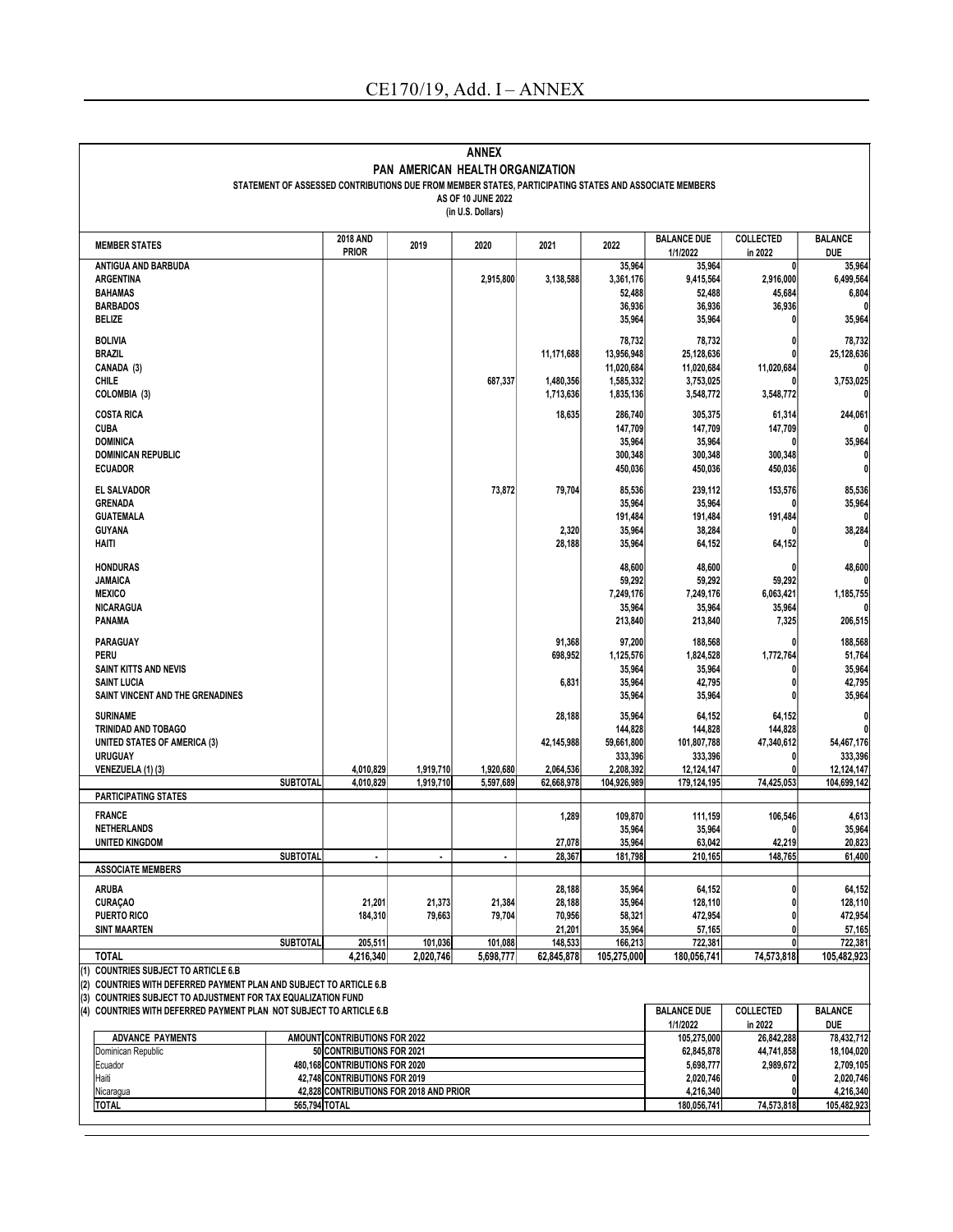|                                                                     | PAN AMERICAN HEALTH ORGANIZATION         |                   |                    |            |
|---------------------------------------------------------------------|------------------------------------------|-------------------|--------------------|------------|
| DETAIL OF RECEIPT AND APPLICATION OF ASSESSED CONTRIBUTION PAYMENTS |                                          |                   |                    |            |
|                                                                     | FOR THE PERIOD 1 JANUARY TO 10 JUNE 2022 | (in U.S. Dollars) |                    |            |
|                                                                     | <b>PAYMENTS APPLIED</b>                  |                   |                    |            |
| <b>MEMBER</b>                                                       | <b>DATE</b><br><b>RECEIVED</b>           | <b>AMOUNT</b>     | <b>PRIOR YEARS</b> | 2022       |
| <b>ANTIGUA AND BARBUDA</b>                                          |                                          |                   |                    |            |
| <b>ARGENTINA</b>                                                    | 27   22                                  | 1,315,800         | 1,315,800          |            |
|                                                                     | 5 V 22                                   | 1,600,200         | 1,600,200          |            |
| <b>ARUBA</b>                                                        |                                          |                   |                    |            |
| <b>BAHAMAS</b>                                                      | 19122                                    | 45,684            |                    | 45,684     |
| <b>BARBADOS</b>                                                     | 26   22                                  | 36,936            |                    | 36,936     |
| <b>BELIZE</b>                                                       |                                          |                   |                    |            |
| <b>BOLIVIA</b>                                                      |                                          |                   |                    |            |
| <b>BRAZIL</b>                                                       |                                          |                   |                    |            |
| <b>CANADA</b>                                                       | 14   22                                  | 11,020,684        |                    | 11,020,684 |
| <b>CHILE</b>                                                        |                                          |                   |                    |            |
| <b>COLOMBIA</b>                                                     | 10 II 22                                 | 31,831            | 31,831             |            |
|                                                                     | <b>18 III 22</b>                         | 3,516,941         | 1,681,805          | 1,835,136  |
| <b>COSTA RICA</b>                                                   | 23 II 22                                 | 41,029            | 18,635             | 22,394     |
|                                                                     | <b>22 III 22</b>                         | 20,285            |                    | 20,285     |
| <b>CUBA</b>                                                         | <b>22 II 22</b>                          | 147,709           |                    | 147,709    |
| <b>CURAÇAO</b>                                                      |                                          |                   |                    |            |
| <b>DOMINICA</b>                                                     |                                          |                   |                    |            |
| <b>DOMINICAN REPUBLIC</b>                                           | $1122$                                   | $\overline{20}$   |                    | 20         |
|                                                                     | 14 III 22                                | 300,328           |                    | 300,328    |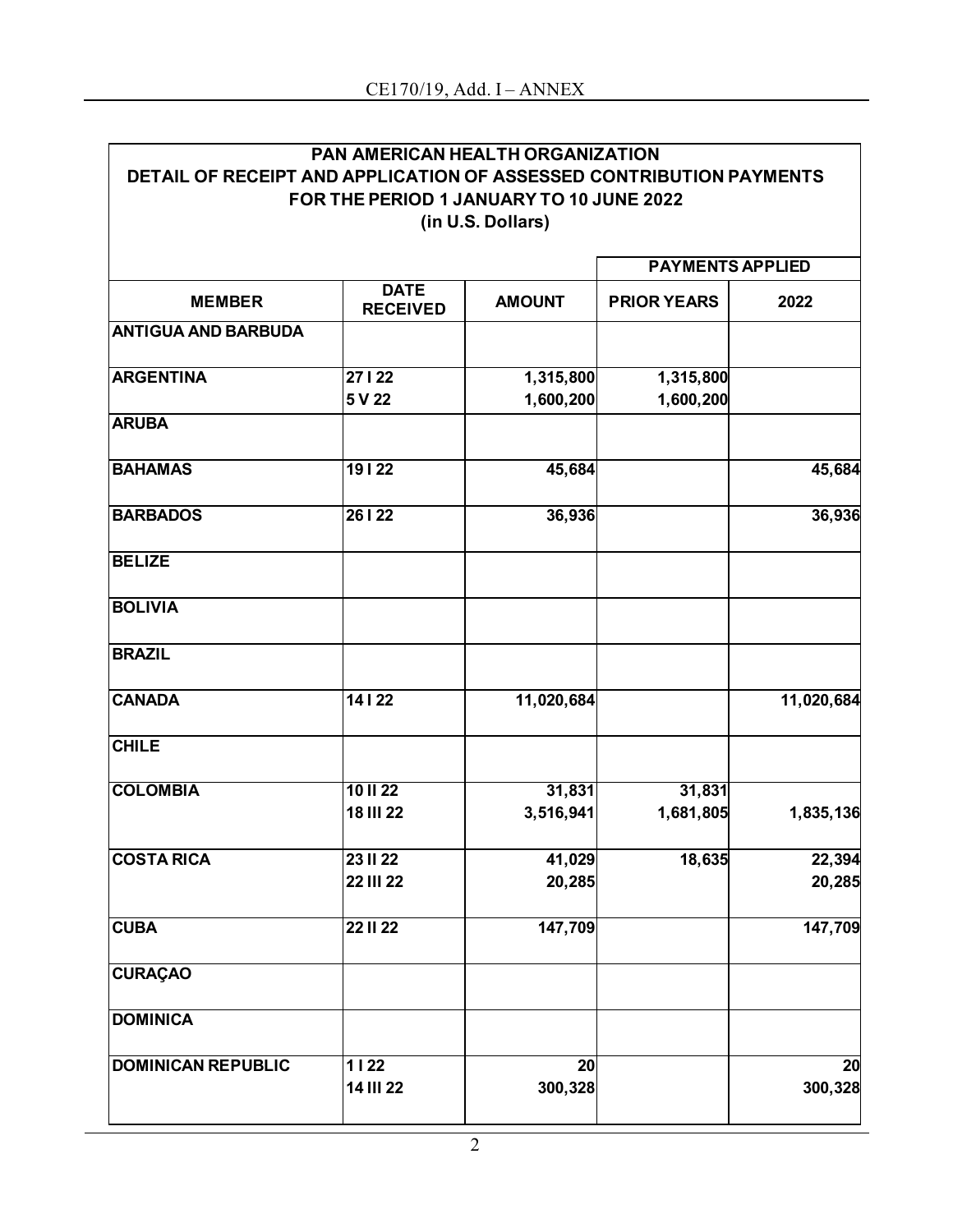|                                                                     | PAN AMERICAN HEALTH ORGANIZATION         |                   |                    |           |
|---------------------------------------------------------------------|------------------------------------------|-------------------|--------------------|-----------|
| DETAIL OF RECEIPT AND APPLICATION OF ASSESSED CONTRIBUTION PAYMENTS |                                          |                   |                    |           |
|                                                                     | FOR THE PERIOD 1 JANUARY TO 10 JUNE 2022 |                   |                    |           |
|                                                                     |                                          | (in U.S. Dollars) |                    |           |
|                                                                     | <b>PAYMENTS APPLIED</b>                  |                   |                    |           |
| <b>MEMBER</b>                                                       | <b>DATE</b><br><b>RECEIVED</b>           | <b>AMOUNT</b>     | <b>PRIOR YEARS</b> | 2022      |
| <b>ECUADOR</b>                                                      | 9 V 22                                   | 450,036           |                    | 450,036   |
| <b>EL SALVADOR</b>                                                  | 20 V 22                                  | 153,576           | 153,576            |           |
| <b>FRANCE</b>                                                       | <b>15 III 22</b>                         | 106,546           | 1,289              | 105,257   |
| <b>GRENADA</b>                                                      |                                          |                   |                    |           |
| <b>GUATEMALA</b>                                                    | $\overline{1}$ III 22                    | 191,484           |                    | 191,484   |
| <b>GUYANA</b>                                                       |                                          |                   |                    |           |
| <b>HAITI</b>                                                        | <b>22 II 22</b>                          | 28,188            | 28,188             |           |
|                                                                     | 5 IV 22                                  | 35,964            |                    | 35,964    |
| <b>HONDURAS</b>                                                     |                                          |                   |                    |           |
| <b>JAMAICA</b>                                                      | 25 IV 22                                 | 59,292            |                    | 59,292    |
| <b>MEXICO</b>                                                       | 1122                                     |                   |                    |           |
|                                                                     | 1 IV 22                                  | 3,791,194         |                    | 3,791,194 |
|                                                                     | 2 V 22                                   | 2,100,824         |                    | 2,100,824 |
| <b>NETHERLANDS</b>                                                  | 2 VI 22                                  | 171,402           |                    | 171,402   |
| <b>NICARAGUA</b>                                                    | 26   22                                  | 35,964            |                    | 35,964    |
| <b>PANAMA</b>                                                       | $1122$                                   | 7,325             |                    | 7,325     |
| <b>PARAGUAY</b>                                                     |                                          |                   |                    |           |
| <b>PERU</b>                                                         | 11   22                                  | 778,630           | 698,952            | 79,678    |
|                                                                     | <b>18 III 22</b>                         | 994,134           |                    | 994,134   |